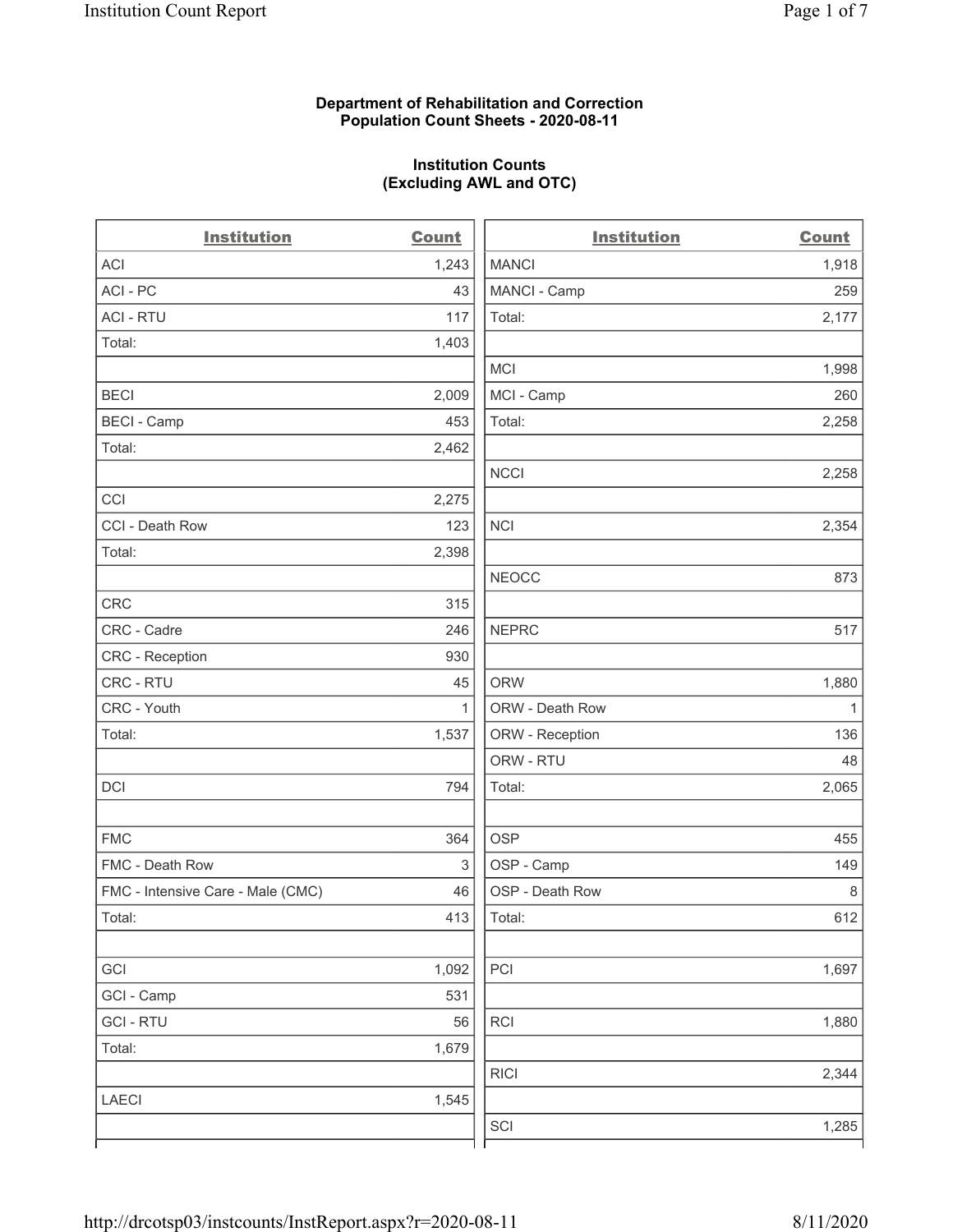|                          |       |             | <b>Total Population:</b> | 44,858         |
|--------------------------|-------|-------------|--------------------------|----------------|
|                          |       |             |                          |                |
|                          |       | Total:      |                          | 1,235          |
|                          |       | WCI - RTU   |                          | 31             |
| Total:                   | 2,166 | <b>WCI</b>  |                          | 1,204          |
| MACI - Minimum           | 1,211 |             |                          |                |
| <b>MACI</b>              | 955   | Total:      |                          | 877            |
|                          |       | TOCI - PC   |                          | 146            |
| Total:                   | 1,436 | <b>TOCI</b> |                          | 731            |
| <b>LORCI - Reception</b> | 851   |             |                          |                |
| LORCI - Cadre            | 165   | Total:      |                          | 1,270          |
| <b>LORCI</b>             | 420   | TCI - Camp  |                          | 293            |
|                          |       | <b>TCI</b>  |                          | 977            |
| LOCI                     | 2,180 |             |                          |                |
|                          |       | Total:      |                          | 1,220          |
| Total:                   | 1,923 | SOCF - RTU  |                          | $\overline{2}$ |
| LECI - Camp              | 142   | <b>SOCF</b> |                          | 1,218          |
| LECI                     | 1,781 |             |                          |                |

\* The Total Population includes 30 Offenders with Reason Codes 30 & 31. \*\* The Total Population includes 34 Offenders with Reason Code 0A.

#### Male Population by Security Level (Include AWL and Exclude OTC)

| <b>Security Level</b>  | <b>Body</b>                 | AWL          | $(-OTC)$ | <b>Total</b> |
|------------------------|-----------------------------|--------------|----------|--------------|
| Total Level E          | 936                         |              |          | 936          |
| Total Level 4          | 1,506                       | 8            | 6        | 1,508        |
| Total Level 3          | 9,661                       | 80           | 70       | 9,671        |
| Total Level 2          | 15,258                      | 92           | 66       | 15,284       |
| Total Level 1          | 13,906                      | 91           | 54       | 13,943       |
| <b>Total Death Row</b> | 138                         | $\mathbf{0}$ | 0        | 138          |
|                        | <b>Total Male</b><br>41,405 | 278          | 203      | 41,480       |

#### Female Population by Institution (Include AWL and Exclude OTC)

| <b>Institution</b> | <b>Body</b> | <b>AWL</b> | $(-OTC)$ | <b>Total</b> |
|--------------------|-------------|------------|----------|--------------|
| <b>DCI</b>         | 793         |            | 4        | 793          |
| <b>FMC</b>         | 4           |            |          |              |
| <b>NEPRC</b>       | 517         | ◠          | ◠        | 517          |
| <b>ORW</b>         | 1,880       | 18         | 15       | 1,883        |
| ORW - Death Row    |             | 0          |          |              |
|                    |             |            |          |              |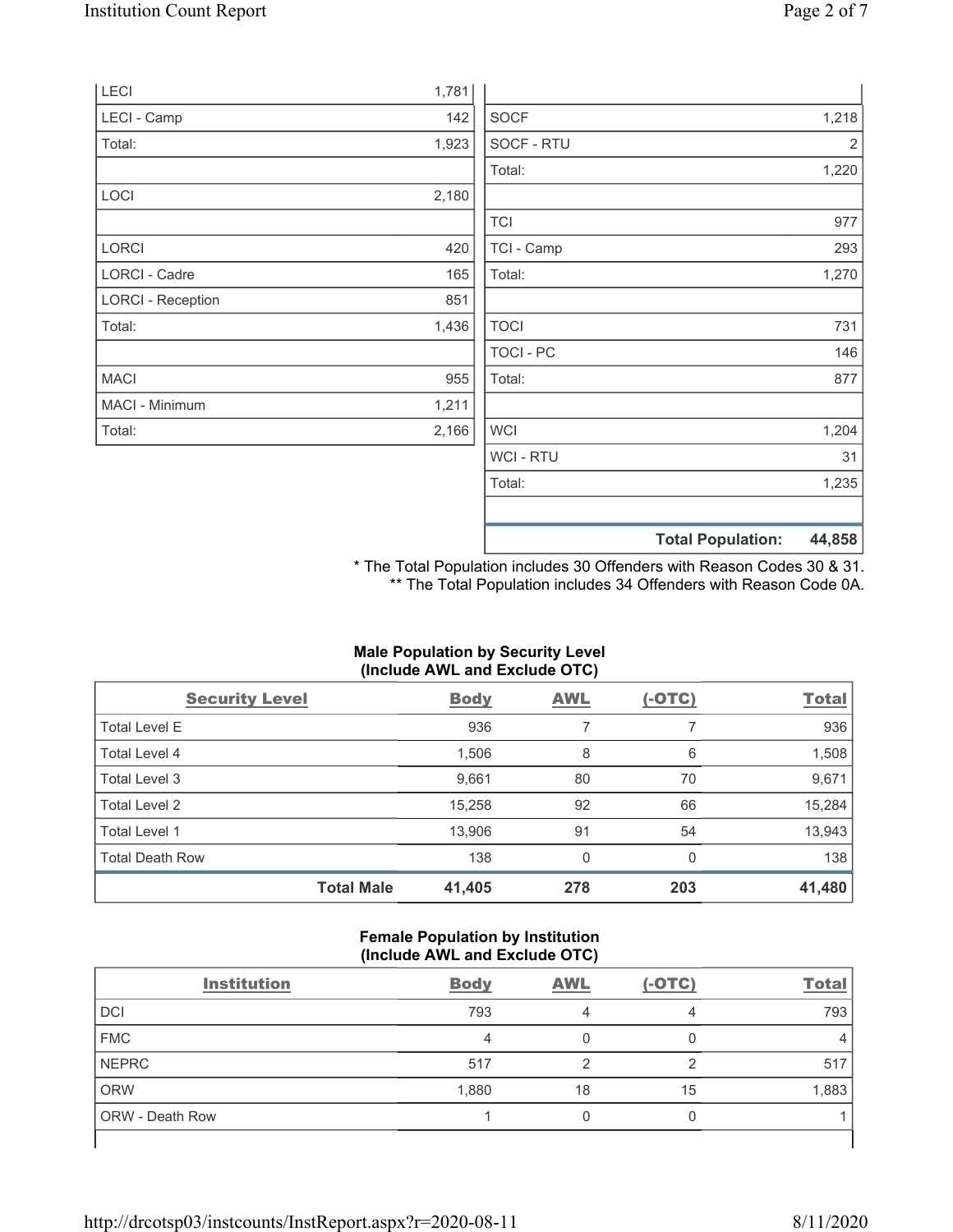| <b>ORW</b> - Reception |                          | 136    |     |     | 138 <sup>1</sup> |
|------------------------|--------------------------|--------|-----|-----|------------------|
| ORW - RTU              |                          | 48     |     |     | 48               |
|                        | <b>Total Female</b>      | 3.379  | 27  | 22  | 3,384            |
|                        |                          |        |     |     |                  |
|                        | <b>Total Population:</b> | 44,784 | 305 | 225 | 44,864           |

## Male Population by Institution: Security Level 5 and E (Include AWL and Exclude OTC)

| <b>Institution</b> | <b>Body</b>                 | <b>AWL</b>                    | $(-OTC)$         | <b>Total</b>   |
|--------------------|-----------------------------|-------------------------------|------------------|----------------|
| CRC - RTU          |                             | 5<br>$\mathbf 0$              | 0                | $\sqrt{5}$     |
| <b>FMC</b>         |                             | $\overline{2}$<br>$\mathbf 0$ | $\mathbf 0$      | $\overline{2}$ |
| <b>LAECI</b>       |                             | $\mathbf 0$<br>$\overline{4}$ | $\mathbf 0$      | $\overline{4}$ |
| LECI               | 21                          | $\mathbf 0$                   | $\mathbf 0$      | 21             |
| <b>MACI</b>        | $10$                        | 1                             | 1                | $10$           |
| <b>MANCI</b>       |                             | $\overline{7}$<br>$\mathbf 0$ | $\boldsymbol{0}$ | $\overline{7}$ |
| <b>NEOCC</b>       | 13                          | $\mathbf 0$                   | $\mathbf 0$      | 13             |
| <b>OSP</b>         | 241                         | $\ensuremath{\mathsf{3}}$     | $\sqrt{3}$       | 241            |
| <b>RCI</b>         |                             | $\mathbf 0$<br>1              | $\mathbf 0$      | $\mathbf{1}$   |
| <b>SOCF</b>        | 487                         | $\overline{2}$                | $\overline{2}$   | 487            |
| <b>TCI</b>         | 10                          | $\mathbf 0$                   | $\mathbf 0$      | 10             |
| <b>TOCI</b>        | 125                         | 1                             | 1                | 125            |
| TOCI - PC          |                             | $\boldsymbol{0}$              | 0                | 1              |
| <b>WCI</b>         |                             | 5<br>$\mathbf 0$              | 0                | $\sqrt{5}$     |
| WCI-RTU            |                             | $\mathbf 0$<br>$\overline{4}$ | $\mathbf 0$      | $\overline{4}$ |
|                    | <b>Total Level 5</b><br>936 | $\overline{7}$                | 7                | 936            |

# Male Population by Institution: Security Level 4 (Include AWL and Exclude OTC)

| <b>Institution</b>                | <b>Body</b>    | <b>AWL</b> | $(-OTC)$     | <b>Total</b> |
|-----------------------------------|----------------|------------|--------------|--------------|
| ACI                               | 5              |            |              | 5            |
| CRC                               | 3              | 0          |              | 3            |
| CRC - RTU                         | 10             | 0          | <sup>0</sup> | 10           |
| <b>FMC</b>                        | $\mathfrak{p}$ | O          |              | 2            |
| FMC - Intensive Care - Male (CMC) |                | O          |              |              |
| LOCI                              | $\Omega$       |            |              | 0            |
| <b>LORCI</b>                      | 3              | 0          | $\Omega$     | 3            |
| <b>LORCI - Cadre</b>              | $\mathfrak{D}$ | O          | ∩            | 2            |
| <b>MACI</b>                       | 14             | 2          |              | 15           |
| <b>OSP</b>                        | 184            |            |              | 184          |
|                                   |                |            |              |              |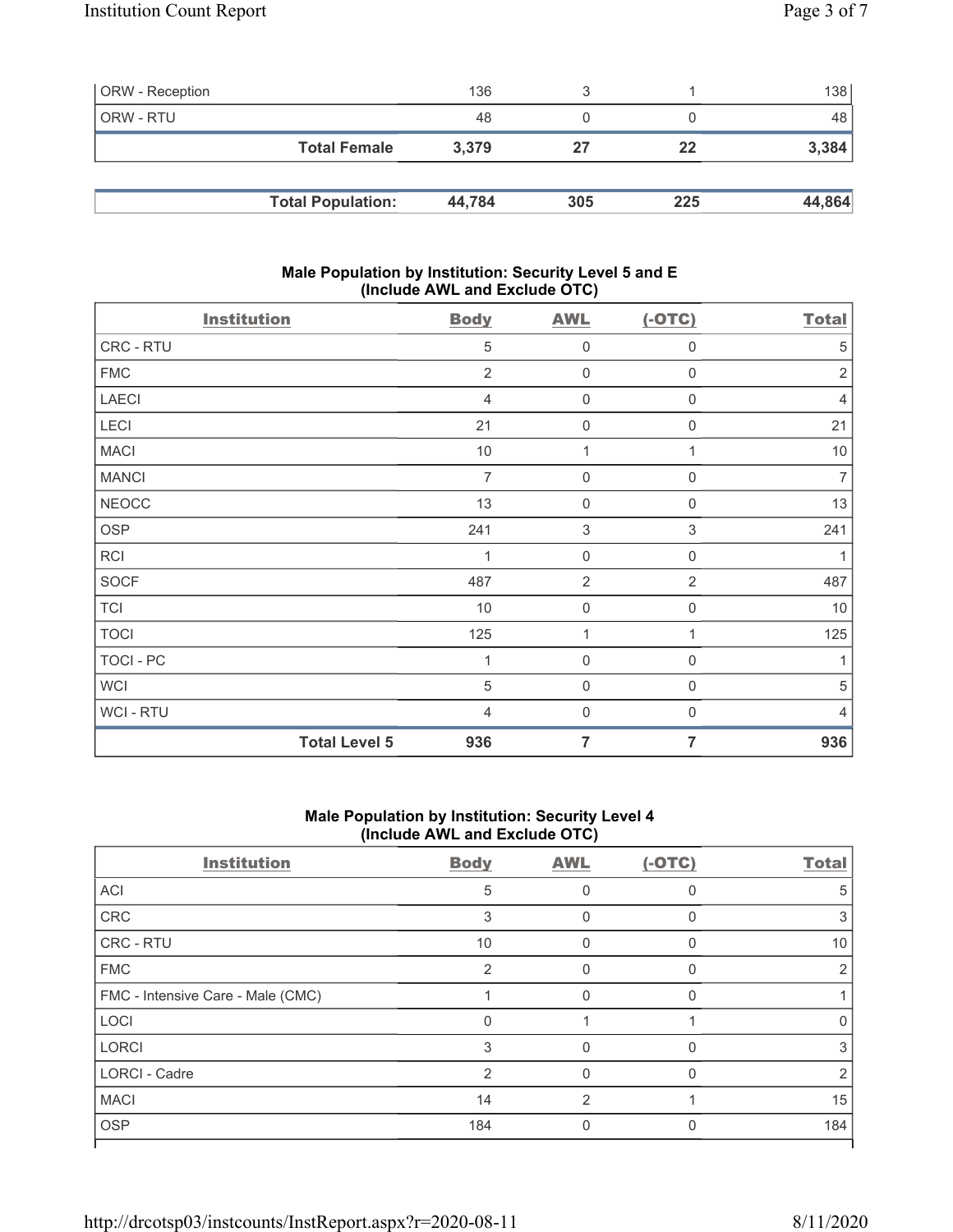| SOCF           | 684                           |  | 684   |
|----------------|-------------------------------|--|-------|
| SOCF - RTU     |                               |  |       |
| <b>TOCI</b>    | 578                           |  | 578   |
| TOCI - PC      | 12                            |  | 12    |
| <b>WCI</b>     |                               |  |       |
| <b>WCI-RTU</b> | 6                             |  | 6     |
|                | <b>Total Level 4</b><br>1,506 |  | 1,508 |

## Male Population by Institution: Security Level 3 (Include AWL and Exclude OTC)

| <b>Institution</b>                | <b>Body</b>    | <b>AWL</b>          | $(-OTC)$            | <b>Total</b>   |
|-----------------------------------|----------------|---------------------|---------------------|----------------|
| <b>ACI</b>                        | 18             | $\mathbf 0$         | $\mathsf 0$         | 18             |
| ACI-PC                            | $\,8\,$        | $\mathsf{O}\xspace$ | $\mathsf{O}\xspace$ | $\,8\,$        |
| <b>BECI</b>                       | 13             | $\mathsf 0$         | $\mathsf 0$         | 13             |
| <b>BECI - Camp</b>                | $\mathbf{1}$   | $\mathbf 0$         | $\mathsf 0$         | $\mathbf{1}$   |
| CCI                               | 24             | $\mathsf{O}\xspace$ | $\mathsf{O}\xspace$ | 24             |
| CRC                               | 155            | $\overline{7}$      | $\overline{7}$      | 155            |
| CRC - Cadre                       | 13             | $\mathbf 0$         | $\mathsf{O}\xspace$ | 13             |
| CRC - Reception                   | 611            | $\boldsymbol{9}$    | $\overline{7}$      | 613            |
| CRC - RTU                         | 30             | $\mathsf 0$         | $\mathsf{O}\xspace$ | $30\,$         |
| CRC - Youth                       | $\mathbf{1}$   | $\mathsf 0$         | $\mathsf 0$         | $\mathbf{1}$   |
| <b>FMC</b>                        | 12             | $\mathsf 0$         | $\mathsf 0$         | 12             |
| FMC - Intensive Care - Male (CMC) | $\overline{2}$ | $\mathbf 0$         | $\mathsf{O}\xspace$ | $\overline{2}$ |
| GCI                               | $\,8\,$        | $\mathsf 0$         | $\mathsf 0$         | $\,8\,$        |
| LAECI                             | 21             | $\mathsf{O}\xspace$ | $\mathsf{O}\xspace$ | 21             |
| LECI                              | 1,356          | $\overline{4}$      | $\overline{4}$      | 1,356          |
| LOCI                              | 14             | $\mathsf 0$         | $\mathsf{O}\xspace$ | 14             |
| LORCI                             | 182            | 25                  | 25                  | 182            |
| LORCI - Cadre                     | 15             | $\mathsf{O}\xspace$ | $\mathsf{O}\xspace$ | 15             |
| <b>LORCI - Reception</b>          | 54             | $\mathbf{1}$        | $\mathsf 0$         | 55             |
| <b>MACI</b>                       | 850            | $\mathbf{1}$        | $\mathbf{1}$        | 850            |
| <b>MANCI</b>                      | 1,710          | 14                  | 12                  | 1,712          |
| MCI                               | 16             | $\mathbf 0$         | $\mathsf 0$         | 16             |
| <b>NCCI</b>                       | 28             | $\mathsf{O}\xspace$ | $\mathsf{O}\xspace$ | 28             |
| NCI                               | 13             | $\mathbf{1}$        | $\mathbf{1}$        | 13             |
| <b>NEOCC</b>                      | 769            | $\mathbf{1}$        | $\mathbf{1}$        | 769            |
| <b>OSP</b>                        | $\mathbf{1}$   | $\mathsf 0$         | $\mathsf{O}\xspace$ | $\mathbf{1}$   |
| PCI                               | 45             | $\mathsf 0$         | $\mathsf 0$         | 45             |
| <b>RCI</b>                        | 1,515          | $\,6\,$             | 5                   | 1,516          |
| <b>RICI</b>                       | 34             | $\mathsf 0$         | $\mathsf{O}\xspace$ | 34             |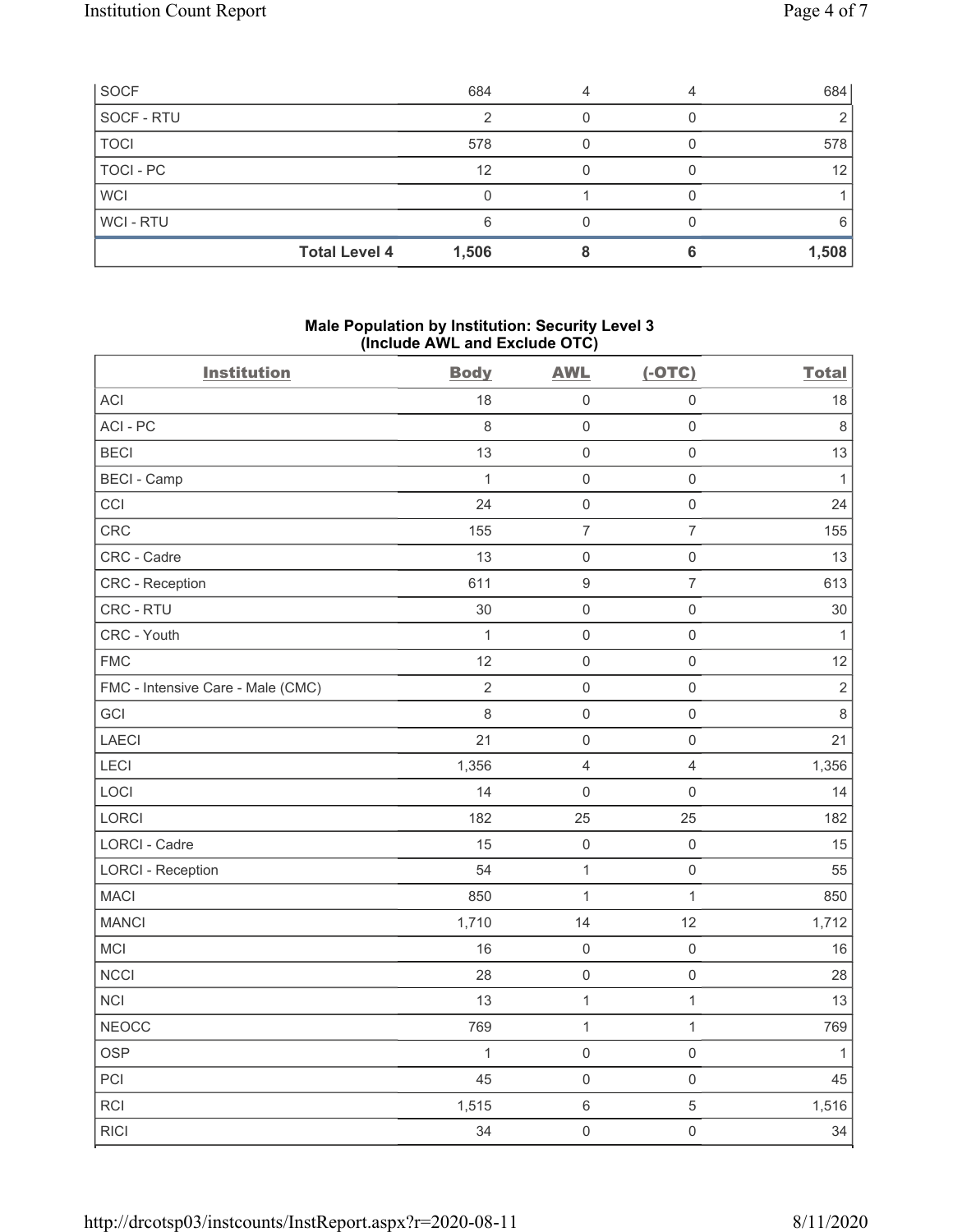| SCI            |                      | 27    | 0  |    | 27    |
|----------------|----------------------|-------|----|----|-------|
| SOCF           |                      | 43    |    |    | 43    |
| <b>TCI</b>     |                      | 860   | 5  |    | 863   |
| <b>TOCI</b>    |                      | 16    |    |    | 16    |
| TOCI - PC      |                      | 82    |    |    | 82    |
| <b>WCI</b>     |                      | 1,097 | 6  | 5  | 1,098 |
| <b>WCI-RTU</b> |                      | 17    | 0  |    | 17    |
|                | <b>Total Level 3</b> | 9,661 | 80 | 70 | 9,671 |

## Male Population by Institution: Security Level 2 (Include AWL and Exclude OTC)

| <b>Body</b>    | <b>AWL</b>                | $(-OTC)$            | <b>Total</b>              |
|----------------|---------------------------|---------------------|---------------------------|
| 675            | $\overline{4}$            | $\mathbf{1}$        | 678                       |
| 24             | $\mathsf{O}\xspace$       | $\mathsf 0$         | 24                        |
| 92             | $\mathbf 0$               | $\mathsf 0$         | 92                        |
| 1,312          | $\boldsymbol{9}$          | $\,8\,$             | 1,313                     |
| 1,710          | 16                        | $\sqrt{5}$          | 1,721                     |
| 59             | $\mathbf 0$               | $\mathsf{O}\xspace$ | 59                        |
| 232            | $\mathbf 0$               | $\mathsf{O}\xspace$ | 232                       |
| 158            | $\mathbf{1}$              | $\mathbf{1}$        | 158                       |
| $\mathbf{1}$   | $\mathbf 0$               | $\mathsf{O}\xspace$ | 1                         |
| 20             | $\mathbf 1$               | $\mathsf 0$         | 21                        |
| 13             | $\mathbf 0$               | $\mathsf 0$         | 13                        |
| 430            | $\mathbf{1}$              | $\mathbf{1}$        | 430                       |
| $\overline{4}$ | $\mathbf 0$               | $\mathsf 0$         | $\overline{4}$            |
| 45             | $\mathbf 0$               | $\mathsf 0$         | 45                        |
| 951            | $\boldsymbol{9}$          | $\overline{7}$      | 953                       |
| 402            | $\ensuremath{\mathsf{3}}$ | $\mathfrak{S}$      | 402                       |
| 1,228          | $\,6\,$                   | $\,6\,$             | 1,228                     |
| 150            | $\,8\,$                   | $\,8\,$             | 150                       |
| 136            | $\mathbf 0$               | $\mathsf{O}\xspace$ | 136                       |
| 337            | $\mathbf 0$               | $\mathsf 0$         | 337                       |
| 81             | $\sqrt{2}$                | $\sqrt{2}$          | 81                        |
| 176            | $\mathbf 0$               | $\mathsf{O}\xspace$ | 176                       |
| 1,395          | $\overline{2}$            | $\mathbf{1}$        | 1,396                     |
| 1              | $\mathbf 0$               | $\mathsf{O}\xspace$ | 1                         |
| 943            | $\,8\,$                   | $\,6\,$             | 945                       |
| 1,269          | $\overline{7}$            | $\,6\,$             | 1,270                     |
| 91             | $\mathbf 1$               | $\mathsf{O}\xspace$ | 92                        |
| $\,$ 3 $\,$    | $\mathsf{O}\xspace$       | $\mathsf 0$         | $\ensuremath{\mathsf{3}}$ |
|                |                           |                     |                           |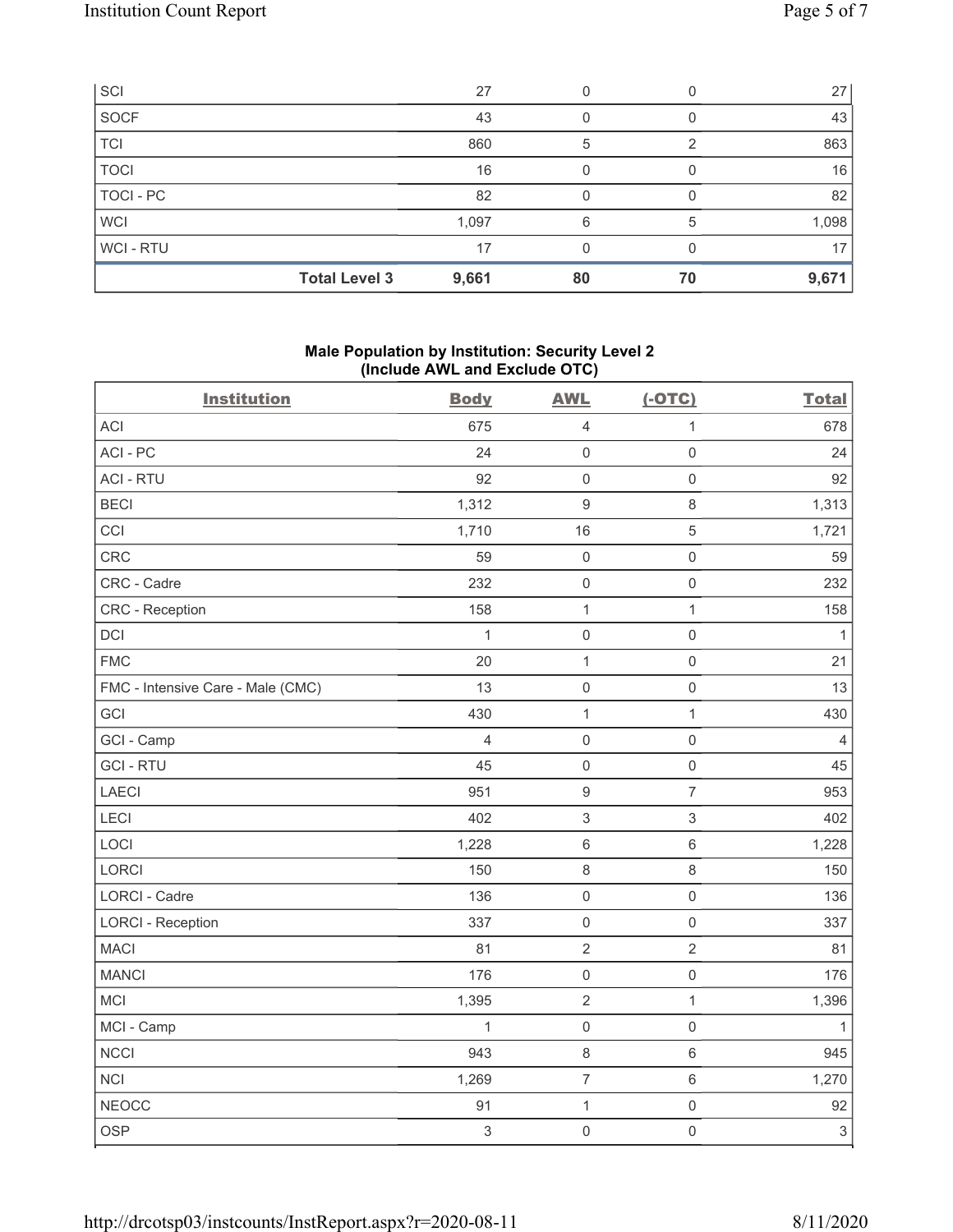| PCI         |                      | 732    | 4              | $\overline{2}$ | 734    |
|-------------|----------------------|--------|----------------|----------------|--------|
| <b>RCI</b>  |                      | 364    | $\overline{2}$ | 2              | 364    |
| <b>RICI</b> |                      | 1,151  | 5              | 4              | 1,152  |
| SCI         |                      | 841    | 3              | 3              | 841    |
| SOCF        |                      | 3      | 0              | 0              | 3      |
| <b>TCI</b>  |                      | 66     | 0              | 0              | 66     |
| <b>TOCI</b> |                      | 12     | 0              |                | 12     |
| TOCI - PC   |                      | 50     | 0              |                | 50     |
| <b>WCI</b>  |                      | 101    | 0              | <sup>0</sup>   | 101    |
|             | <b>Total Level 2</b> | 15,258 | 92             | 66             | 15,284 |

## Male Population by Institution: Security Level 1 (Include AWL and Exclude OTC)

| <b>Institution</b>                | <b>Body</b> | <b>AWL</b>          | $(-OTC)$            | <b>Total</b>   |
|-----------------------------------|-------------|---------------------|---------------------|----------------|
| <b>ACI</b>                        | 545         | $\mathbf{1}$        | $\mathsf{O}\xspace$ | 546            |
| ACI-PC                            | 11          | $\mathbf 0$         | $\mathsf 0$         | 11             |
| <b>ACI - RTU</b>                  | 25          | $\mathbf 0$         | $\mathsf{O}\xspace$ | 25             |
| <b>BECI</b>                       | 683         | $\overline{5}$      | $\overline{4}$      | 684            |
| <b>BECI - Camp</b>                | 451         | $\mathbf 0$         | $\mathsf{O}\xspace$ | 451            |
| CCI                               | 540         | 12                  | $\mathbf{1}$        | 551            |
| CRC                               | 38          | $\mathbf 1$         | $\mathbf 1$         | 38             |
| CRC - Cadre                       | 1           | $\mathbf 0$         | $\mathsf{O}\xspace$ | 1              |
| <b>CRC</b> - Reception            | 156         | $\overline{7}$      | $\overline{7}$      | 156            |
| <b>FMC</b>                        | 324         | $\sqrt{2}$          | $\mathbf{1}$        | 325            |
| FMC - Intensive Care - Male (CMC) | 30          | $\mathbf 0$         | $\mathsf{O}\xspace$ | 30             |
| GCI                               | 654         | $\overline{4}$      | $\mathbf 1$         | 657            |
| GCI - Camp                        | 527         | $\mathsf{O}\xspace$ | $\mathsf 0$         | 527            |
| <b>GCI-RTU</b>                    | 11          | $\mathbf 0$         | $\mathsf{O}\xspace$ | 11             |
| LAECI                             | 569         | $\overline{4}$      | $\overline{4}$      | 569            |
| LECI                              | 1           | $\mathbf 1$         | $\mathsf{O}\xspace$ | $\overline{2}$ |
| LECI - Camp                       | 142         | $\mathbf 0$         | $\mathsf{O}\xspace$ | 142            |
| LOCI                              | 938         | 5                   | $\overline{2}$      | 941            |
| <b>LORCI</b>                      | 85          | $\boldsymbol{9}$    | $\boldsymbol{9}$    | 85             |
| <b>LORCI - Cadre</b>              | 12          | $\mathsf{O}\xspace$ | $\mathsf{O}\xspace$ | 12             |
| <b>LORCI - Reception</b>          | 460         | $\mathbf 0$         | $\mathsf 0$         | 460            |
| MACI - Minimum                    | 1,211       | $\,8\,$             | $\,6\,$             | 1,213          |
| <b>MANCI</b>                      | 25          | $\mathsf{O}\xspace$ | $\mathsf{O}\xspace$ | 25             |
| MANCI - Camp                      | 259         | $\mathsf{O}\xspace$ | $\mathsf{O}\xspace$ | 259            |
| <b>MCI</b>                        | 587         | $\sqrt{5}$          | $\sqrt{3}$          | 589            |
| MCI - Camp                        | 259         | $\mathbf 0$         | $\mathsf{O}\xspace$ | 259            |